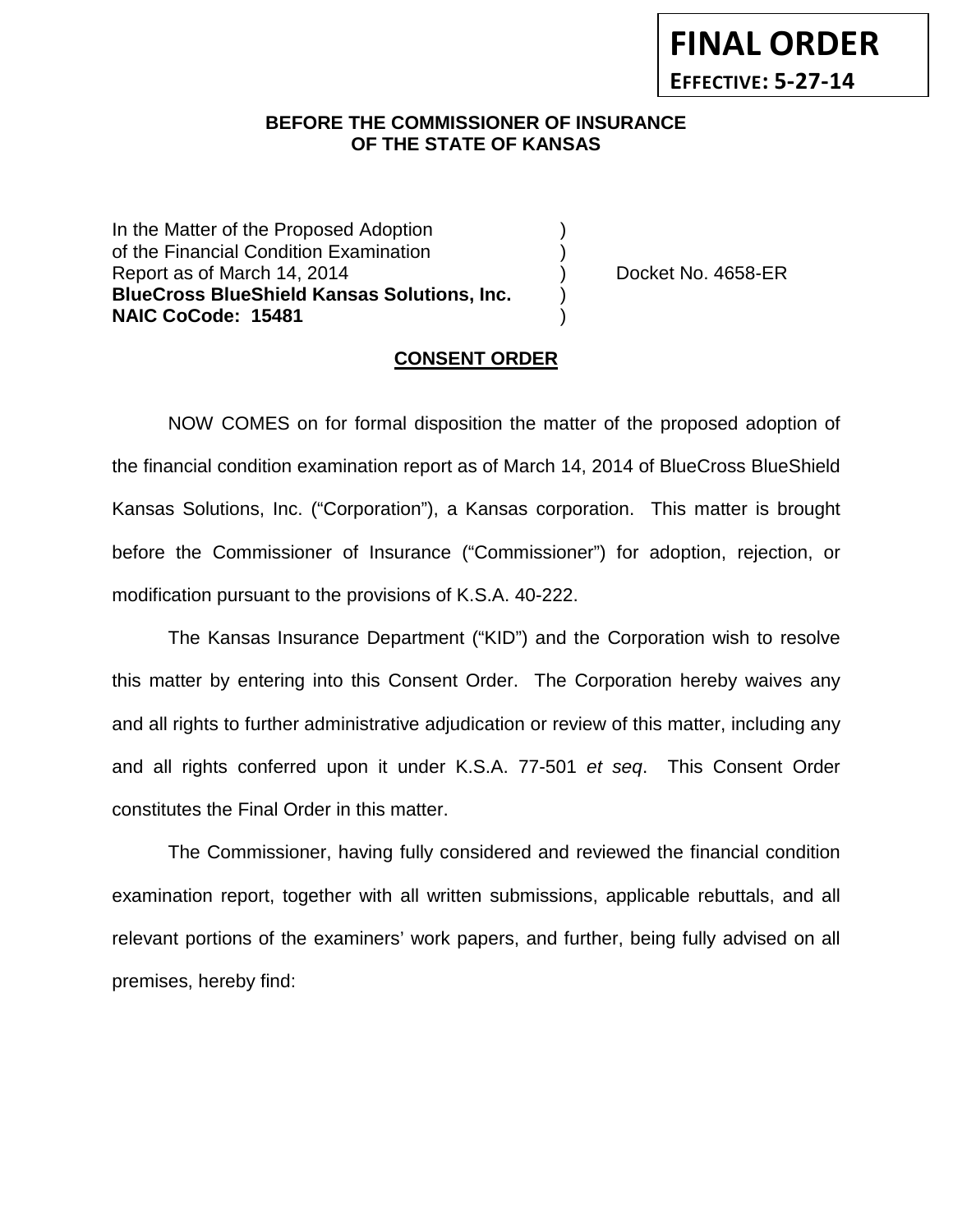#### **Policy Reasons**

It is stated policy of the State of Kansas that whenever the Commissioner deems it necessary, an examination of the affairs and financial condition of any insurance company in the process of organization, applying for admission, or doing business in this State can be undertaken. In all cases, such an examination must occur once every five (5) years. Through the examination process, the insurance consuming public will be well served and protected.

#### **Findings of Fact**

1. The Commissioner has jurisdiction over this matter pursuant to K.S.A. 40- 222.

2. An examination of the Corporation was undertaken by the Kansas Insurance Department and was completed on April 11, 2014.

3. The examiner-in-charge tendered and filed with the KID a verified written report of the examination within thirty (30) days following completion of the examination, to wit; April 11, 2014.

4. Following receipt of the verified report, the KID transmitted the report to the Corporation on April 15, 2014, with a duly executed notice advising the company of its opportunity to prepare and submit to the KID a written submission or rebuttal with respect to any and all matters contained in the report. The Corporation was further advised that any written submission or rebuttal needed to be filed with the KID no later than thirty (30) days after receipt of the verified report.

5. The Corporation filed a written acceptance of the verified report on May 15, 2014.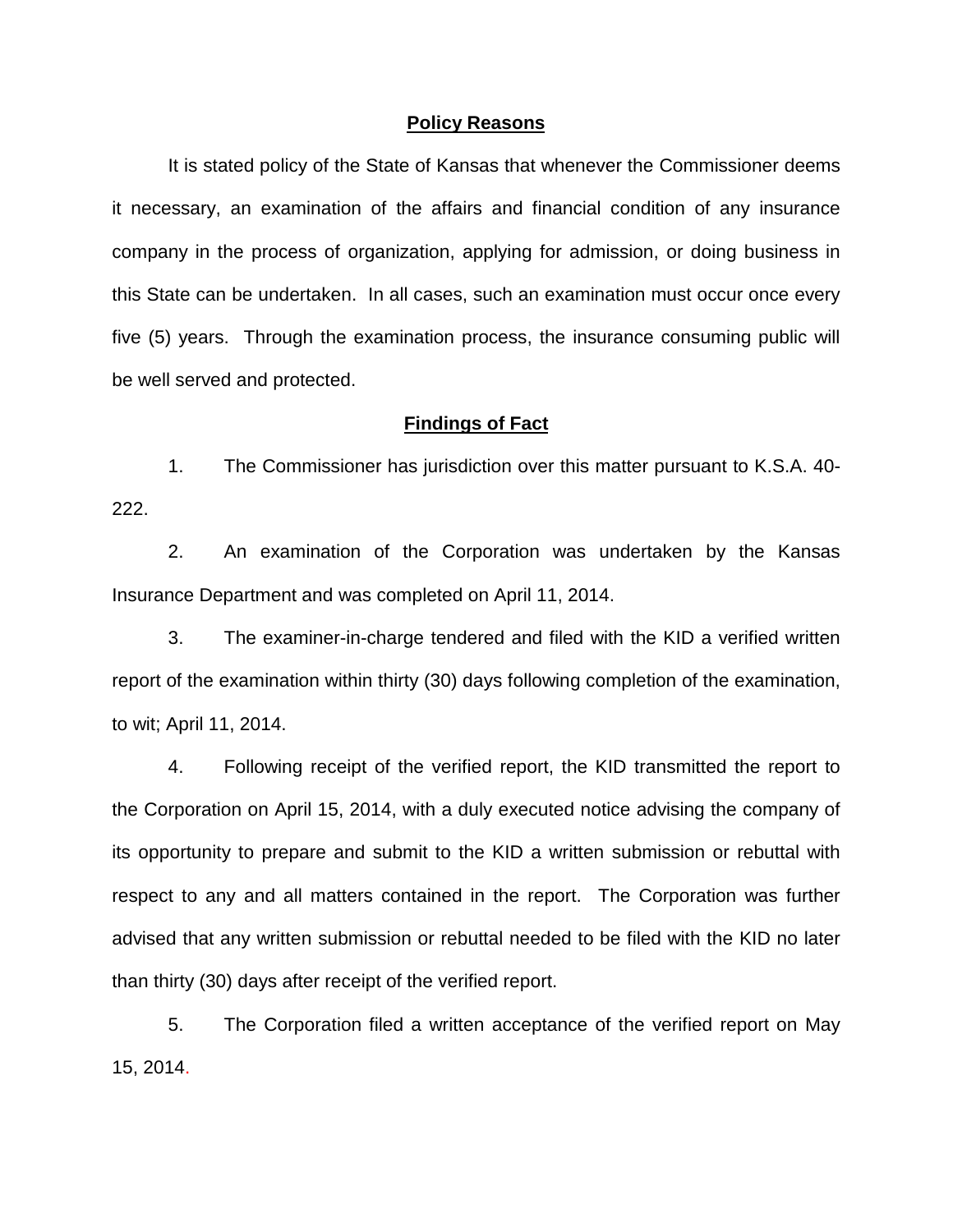6. Based upon the written submission tendered by the Corporation, the Corporation took no exceptions to matters contained in the verified report.

7. Within thirty (30) days of the end of the time period allowed for written submission or rebuttal, the Commissioner of Insurance fully reviewed the report, together with all written submissions and rebuttals provided by the Corporation. The Commissioner further reviewed all relevant workpapers.

8. No other written submissions or rebuttals were submitted by the Corporation.

## **Conclusion of Law**

9. K.S.A. 40-222(k)(2) provides:

"Within 30 days of the end of the period allowed for the receipt of written submissions or rebuttals, the commissioner shall fully consider and review the report, together with any written submissions or rebuttals and any relevant portions of the examiners workpapers and enter an order:

- (A) Adopting the examination report as filed or with modification or corrections. If the examination report reveals that the company is operating in violation of any law, regulation or prior order of the commissioner, the commissioner may order the company to take any action the commissioner considers necessary and appropriate to cure such violations; or
- (B) rejecting the examination report with directions to the examiners to reopen the examination for purposes of obtaining additional data, documentation or information, and refiling pursuant to subsection (k); or
- (C)call and conduct a fact-finding hearing in accordance with K.S.A. 40- 281 and amendments thereto for purposes of obtaining additional documentation, data, information and testimony."
- 10. Based upon the Findings of Fact enumerated in paragraphs #1 through #8

above, the financial condition examination report as of March 14, 2014 of the

Corporation should be adopted.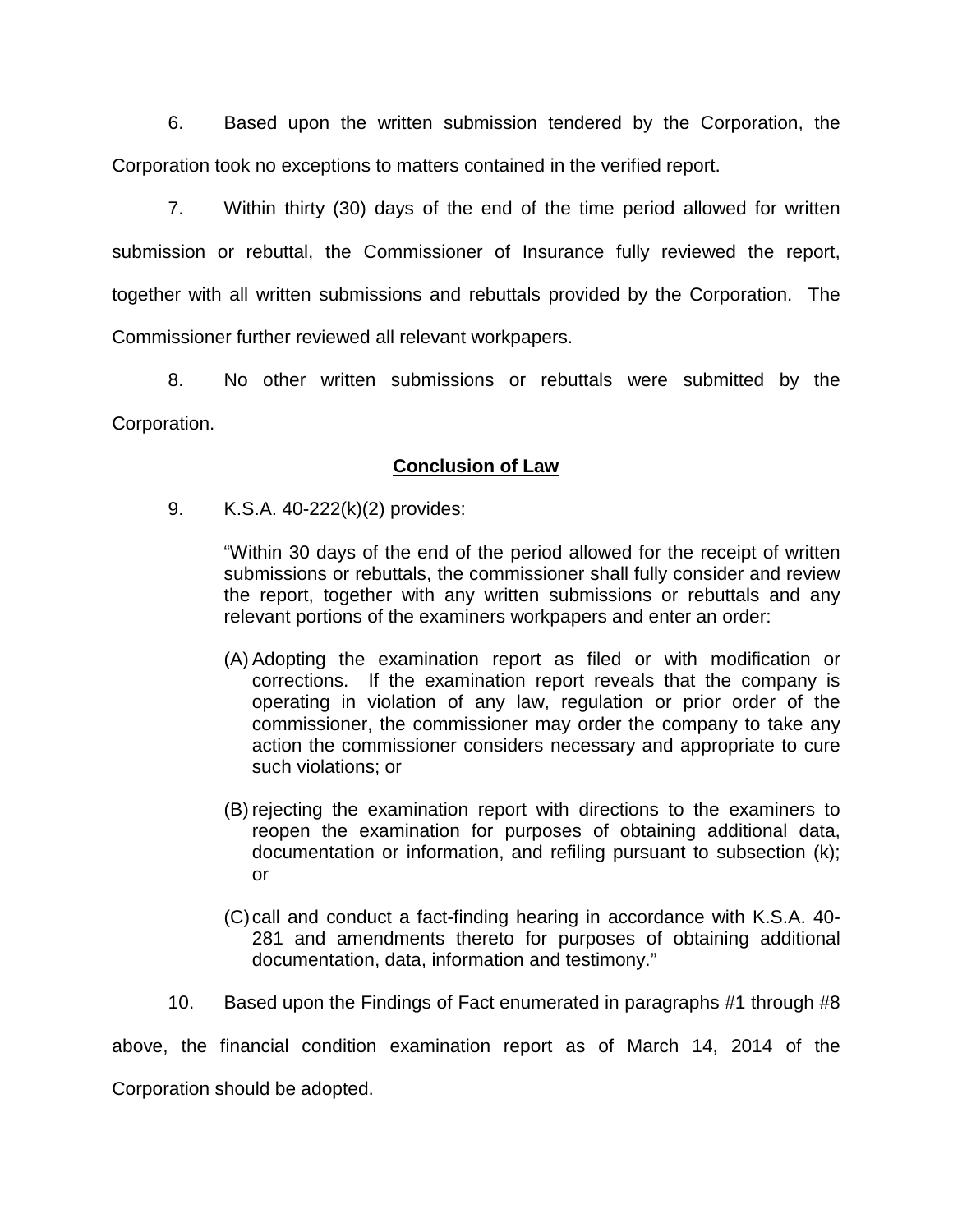# **IT IS THEREFORE, BY THE COMMISSIONER OF INSURANCE, ORDERED THAT:**

1. The financial condition examination report as of March 14, 2014 of the BlueCross BlueShield Kansas Solutions, Inc., hereby is adopted.

2. The Commissioner of Insurance retains jurisdiction over this matter to issue any and all further Orders deemed appropriate or to take such further action necessary to dispose of this matter.

**IT IS SO ORDERED THIS \_27th\_ DAY OF \_\_\_\_May\_\_\_\_\_\_, 2014 IN THE CITY OF TOPEKA, COUNTY OF SHAWNEE, STATE OF KANSAS.**



\_/s/ Sandy Praeger\_\_\_\_\_\_\_\_\_\_\_\_\_\_\_\_ Sandy Praeger Commissioner of Insurance

BY:

\_/s/ John Wine\_\_\_\_\_\_\_\_\_\_\_\_\_\_\_\_\_\_\_\_ John Wine General Counsel

**BlueCross BlueShield Kansas Solutions, Inc.**

BY:

| /s/ Matthew Alle   |  |
|--------------------|--|
| <b>Matthew All</b> |  |
| <b>President</b>   |  |